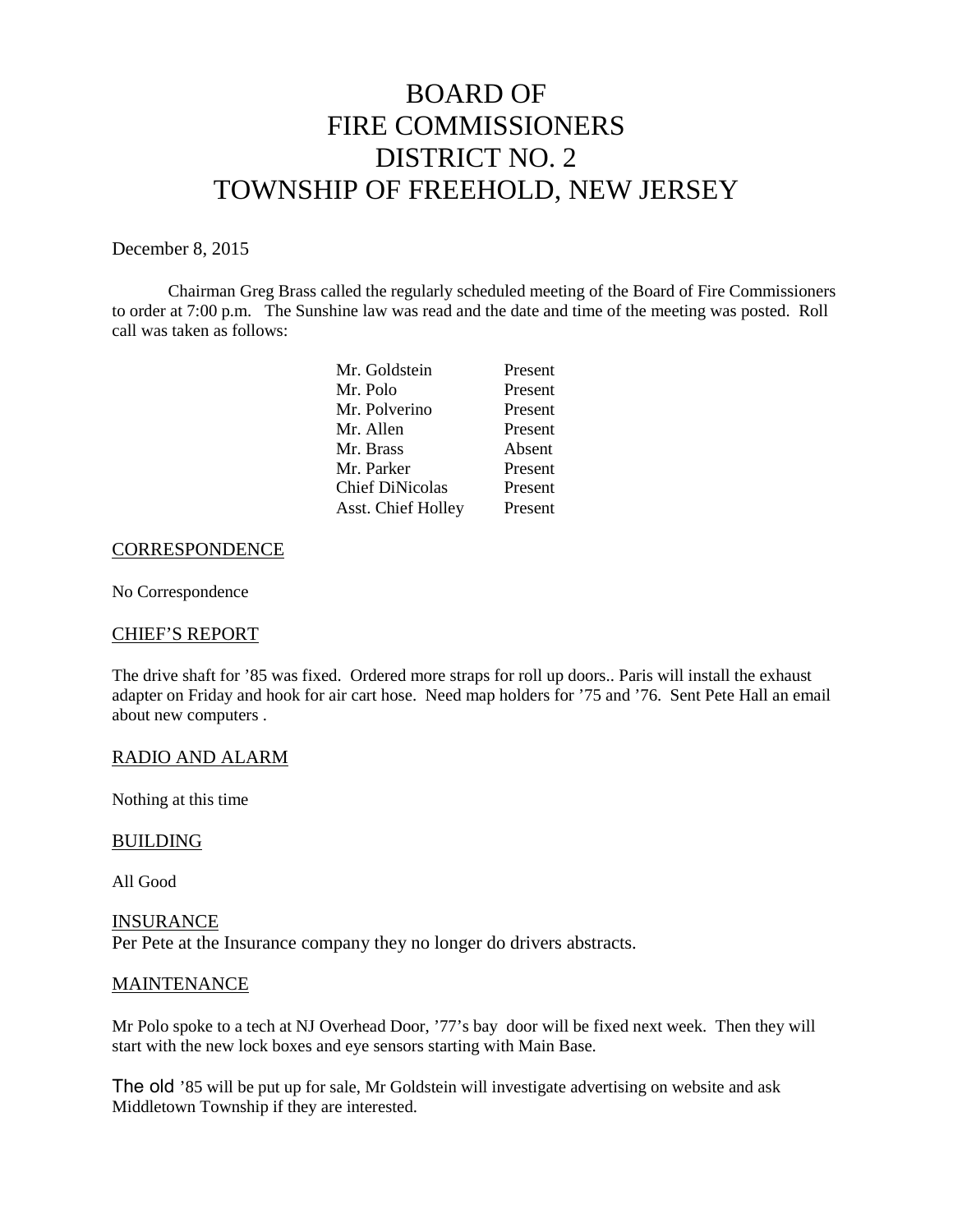# NEW BUSINESS

Congratulations to Chief DiNicolas as outgoing Chief. Sam Polverino has decided not to rerun for Commissioner and supports Nick DiNicolas as his replacement.

# OLD BUSINESS

Mr. Brass to send Voucher on the grant money for a penalty for the air packs. A motion was made by Mr. Allen for background checks starting in January, 2nd by Mr. Polverino.

# TREASURER

Gerry Stankowicz was present for the open public hearing on the state approved budget, there were no public comments or questions on the Adopted Budget Resolution. Mr. Polo made a motion to adopt the budget, and Mr. Polverino 2nd it.

#### December Bills

| 9759 | Verizon                       | \$<br>376.21 |
|------|-------------------------------|--------------|
| 9760 | <b>NJNG</b>                   | \$<br>389.81 |
| 9761 | JCP&L                         | \$<br>484.80 |
| 9762 | Optimum                       | \$<br>260.04 |
| 9763 | Verizon Wireless              | \$<br>487.32 |
| 9764 | <b>Staples</b>                | \$<br>331.29 |
| 9765 | Buchanan Ingersol & Rooney PC | \$<br>240.48 |
| 9766 | E. Freehold Fire Co           | \$31,250.00  |
| 9767 | Jeff Allen                    | \$2,000.00   |
| 9768 | David Goldstein               | \$2,000.00   |
| 9769 | Evan Berman                   | \$<br>130.00 |
| 9770 | Midstate                      | \$1,195.27   |
| 9771 | Jersey Coast Fire Equip.      | \$<br>124.90 |
| 9772 | New Jersey Fire & Equip       | \$4,274,31   |
| 9773 | Teamlife                      | \$1,859.00   |
| 9774 | NJ Door Works                 | \$1,183.95   |
| 9775 | Netlink                       | \$<br>405.00 |
| 9776 | <b>Roux Associates</b>        | \$2,449.61   |
| 9777 | Township of Freehold Water    | \$<br>53.88  |
| 9778 | <b>US Grounds Maint. Corp</b> | \$1,047.34   |
| 9779 | Ocean Security                | \$<br>270.00 |
| 9780 | <b>Holmes McDowell</b>        | \$40,586.17  |
| 9781 | Holmes McDowell               | \$44,316.00  |
| 9782 | VIFS                          | \$50,000.00  |
| 9783 | David Goldstein               | \$<br>269.43 |
| 9784 | Lisa Clark                    | \$<br>60.00  |
| 9785 | <b>Monmouth County</b>        | \$<br>306.54 |
| 9786 | <b>IDville</b>                | \$<br>33.50  |
| 9787 | Teamlife                      | \$<br>780.00 |
| 9788 | <b>UPS</b> Store              | \$<br>81.54  |